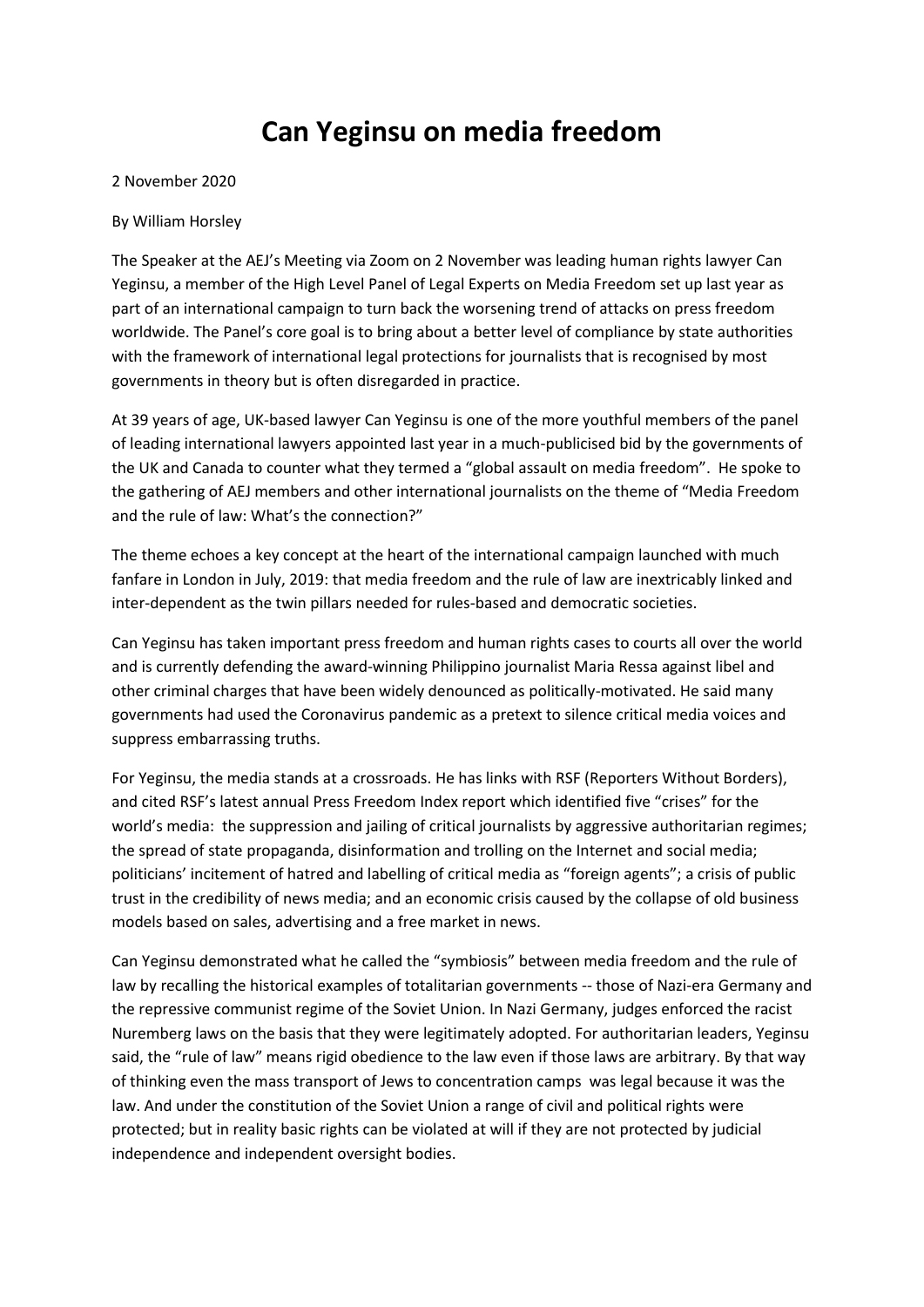So, the true meaning of a state being "governed by the rule of law", Can Yeginsu said, is that justice for wrongs against individuals can be accessed by all who seek it. It must be based on laws that are publicly made and proclaimed, as well as guarantees of judicial independence and mechanisms which are capable of testing the legality of government actions. And only a genuinely free press can fulfil that essential condition. Only when writers and journalists are free to comment on public affairs in the interests of informing the wider public can miscarriages of justice be exposed and corrected.

One prominent example of a free press playing that role in recent times was the actions of NGOs and journalists in challenging the legality of the UK's mass data collection programmes. Details of those secret programmes were published in the Washington Post and Guardian newspapers, and in the end the European Court of Human Rights ruled that they were unlawful because they lacked the necessary oversight mechanisms and safeguards to protect privacy rights.

Thus the role of independent judges and lawyers can be the same as that of a free, independent press: both are necessary to enable people to assert their rights and hold the powerful to account. Thus governments may seek to increase their grip on power by controlling the media and other independent institutions, and by taking action against independent lawyers and judges. The rule of law and media freedom are in effect the two pillars that give effect to the protection of fundamental rights and both are indispensable, he concluded.

Can Yeginsu then outlined the work of the 15-member High Level Panel of Experts on Media Freedom. The Panel has undertaken to publish authoritative reports on six topics or themes, with advice and recommendations for governments which are intended to prevent and reverse abuses of media freedom. He stressed that the Panel is working in coordination with an extraordinary intergovernmental campaign in support of the same goals, in the form of a Global Media Freedom Coalition of (so far) 38 UN member states, which was established on the initiative of the UK and Canada.

Yeginsu is taking a lead in writing the Panel's Report on Providing Safe Refuge to Journalists at Risk, which is to be published later this month. The issue is critical, he said, because for many journalist the framework of protection for them that exists in international law "doesn't work". Many journalists face real threats to their safety because of their work but face huge obstacles and so are unable to escape to a place of safety. The report would seek to put in place an effective system to provide that safe refuge. It would also promote a more effective "investigative tool" to address abuses against journalists in their home countries.

Underpinning all the Panel's work, he said, was the recognition that addressing threats to media freedom must also entail addressing threats to the rule of law – because no media can be totally free in a country where there is no respect for the rule of law; and in turn the rule of law can't operate for long in a country where the media is no longer free.

Finally, Can Yeginsu remarked that the Panel's in-depth analysis of the issues had found a marked deterioration in compliance with international standards on protecting media freedom, even among states which had traditionally enjoyed a strong reputation regarding media freedom. In view of that, he said, the Panel's work could only be meaningful if it results in concrete changes in the actions of